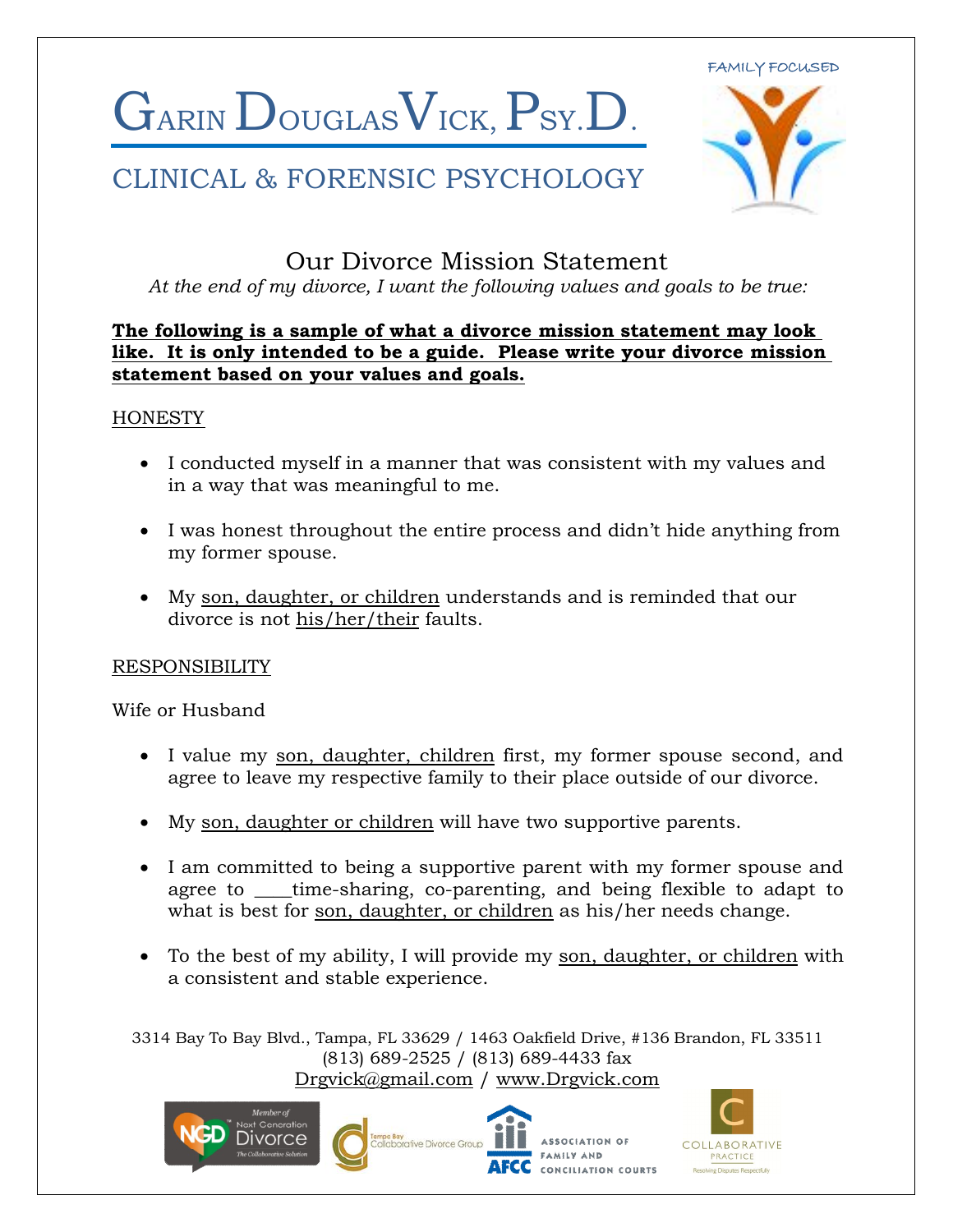# GARIN DOUGLAS VICK, PSY.D.

## CLINICAL & FORENSIC PSYCHOLOGY



- My son, daughter, or children understands and is reminded that the divorce is not his/her fault.
- I nor my former spouse will have to worry about being solely financially responsible for son, daughter, or children.

#### Personal

- I balanced my emotions with logic and made the best decisions out of both.
- Our financial responsibility wads divided fairly.
- I helped my former spouse to become as financially stable as possible.
- I did not have to go to court to settle our divorce.
- We spent as little money as possible on our divorce, preserving assets to be split between us versus paying attorneys.

#### RESPECT

- I respected and valued myself through the process.
- I treated my former spouse with respect through the process.
- I will be respectful, friendly, cordial and civil toward my former spouse after the divorce.
- In time, I would like to leave open the possibility of having a friendship with my former spouse.



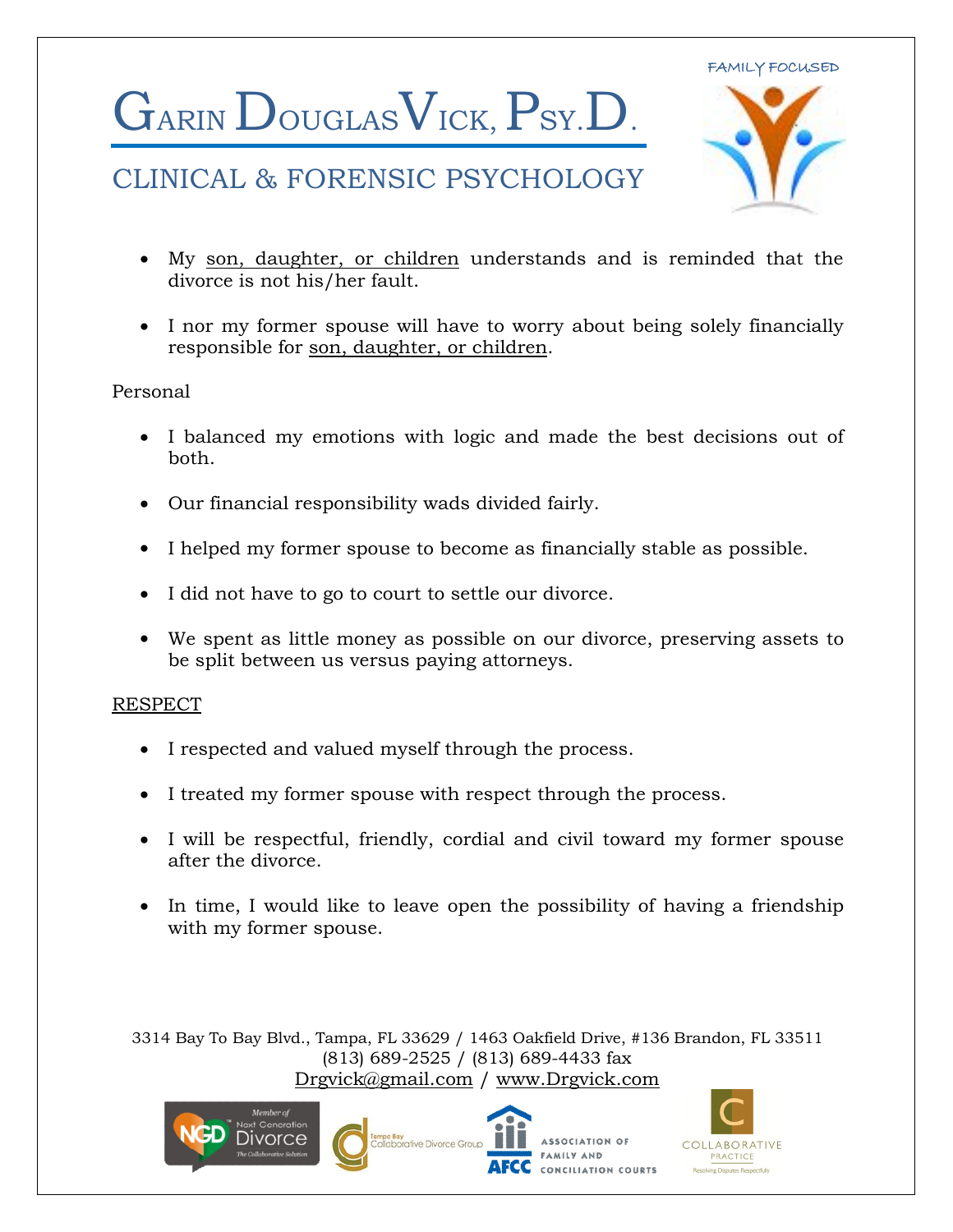

## CLINICAL & FORENSIC PSYCHOLOGY



#### KINDNESS

To the best of my ability, I was kind throughout the entire process.

#### ENGAGEMENT

- I was actively engaged in the divorce process and was able to successfully manage my fear, anger, and pain to conduct myself in a manner that was consistent with my values.
- I will choose to temporarily remove distractions (i.e., phones, TV, computer, etc.) that may hinder conversations.

#### MOVING FORWARD

- To the best of my ability, I realize my marriage was not a complete mistake and value the years I was with my former spouse.
- I am committed to being cooperative and respectful when my former spouse engages with the world as a single person (dating, working, making new friends, etc.).
- I took responsibility for any feelings of abandonment, rejection, fear anger, grief, and guilt I had, without blaming or shaming my former spouse.
- I will support my former spouse by providing them with the space to heal and, to the best of my ability, be open to provide support as needed.
- We each kept our retirement assets.